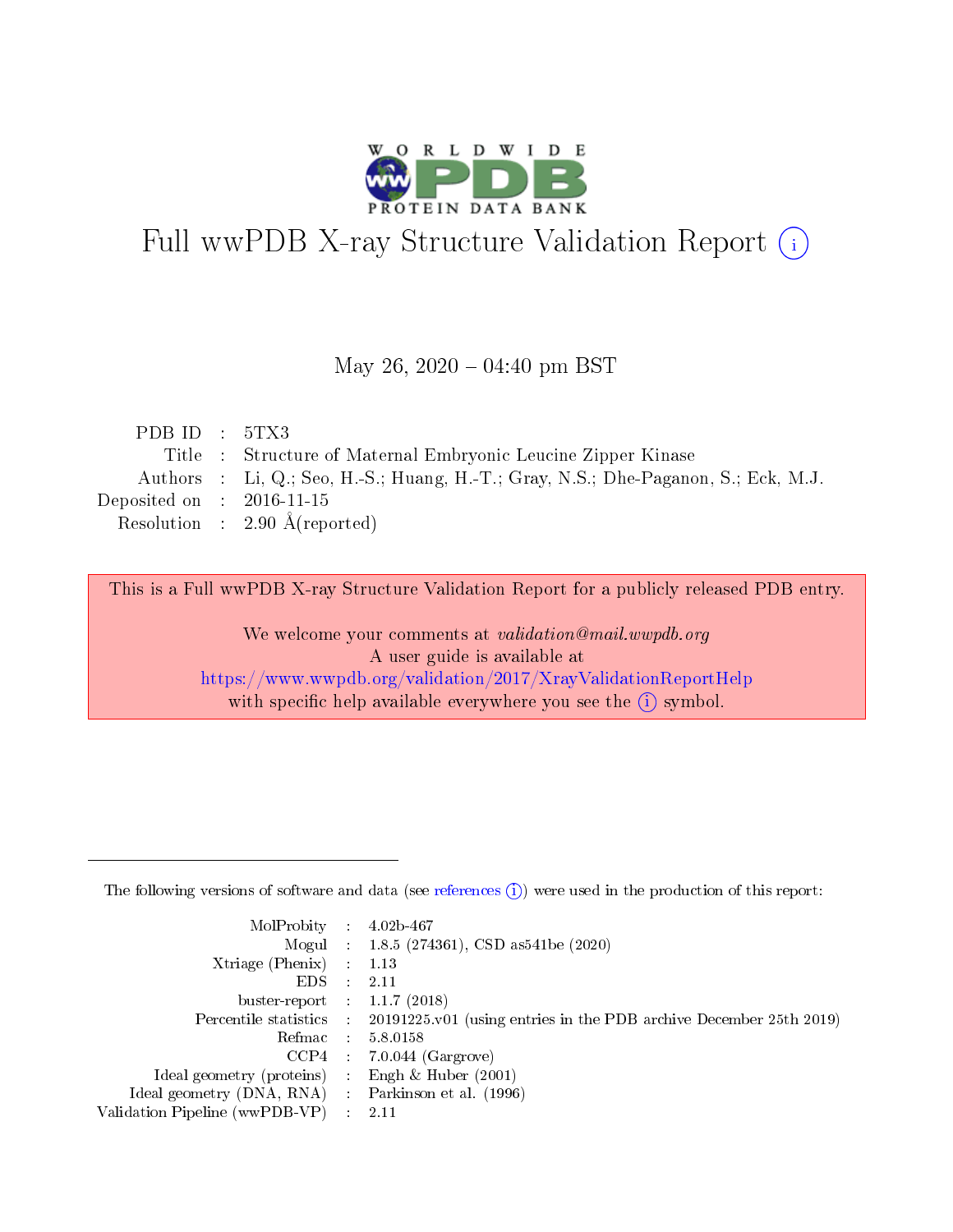# 1 [O](https://www.wwpdb.org/validation/2017/XrayValidationReportHelp#overall_quality)verall quality at a glance  $(i)$

The following experimental techniques were used to determine the structure: X-RAY DIFFRACTION

The reported resolution of this entry is 2.90 Å.

Percentile scores (ranging between 0-100) for global validation metrics of the entry are shown in the following graphic. The table shows the number of entries on which the scores are based.



| Metric                | Whole archive<br>$(\#\text{Entries})$ | Similar resolution<br>$(\#\text{Entries},\,\text{resolution}\,\,\text{range}(\textup{\AA}))$ |  |  |
|-----------------------|---------------------------------------|----------------------------------------------------------------------------------------------|--|--|
| $R_{free}$            | 130704                                | $1957(2.90-2.90)$                                                                            |  |  |
| Clashscore            | 141614                                | $2172(2.90-2.90)$                                                                            |  |  |
| Ramachandran outliers | 138981                                | $2115(2.90-2.90)$                                                                            |  |  |
| Sidechain outliers    | 138945                                | $2117(2.90-2.90)$                                                                            |  |  |
| RSRZ outliers         | 127900                                | $1906(2.90-2.90)$                                                                            |  |  |

The table below summarises the geometric issues observed across the polymeric chains and their fit to the electron density. The red, orange, yellow and green segments on the lower bar indicate the fraction of residues that contain outliers for  $>=3, 2, 1$  and 0 types of geometric quality criteria respectively. A grey segment represents the fraction of residues that are not modelled. The numeric value for each fraction is indicated below the corresponding segment, with a dot representing fractions  $\epsilon=5\%$  The upper red bar (where present) indicates the fraction of residues that have poor fit to the electron density. The numeric value is given above the bar.

| Mol | Chain | ' Length | Quality of chain |     |     |
|-----|-------|----------|------------------|-----|-----|
|     |       | 344      | $2\%$<br>65%     | 23% | 11% |
|     |       | 344      | 3%<br>73%        | 14% | 13% |

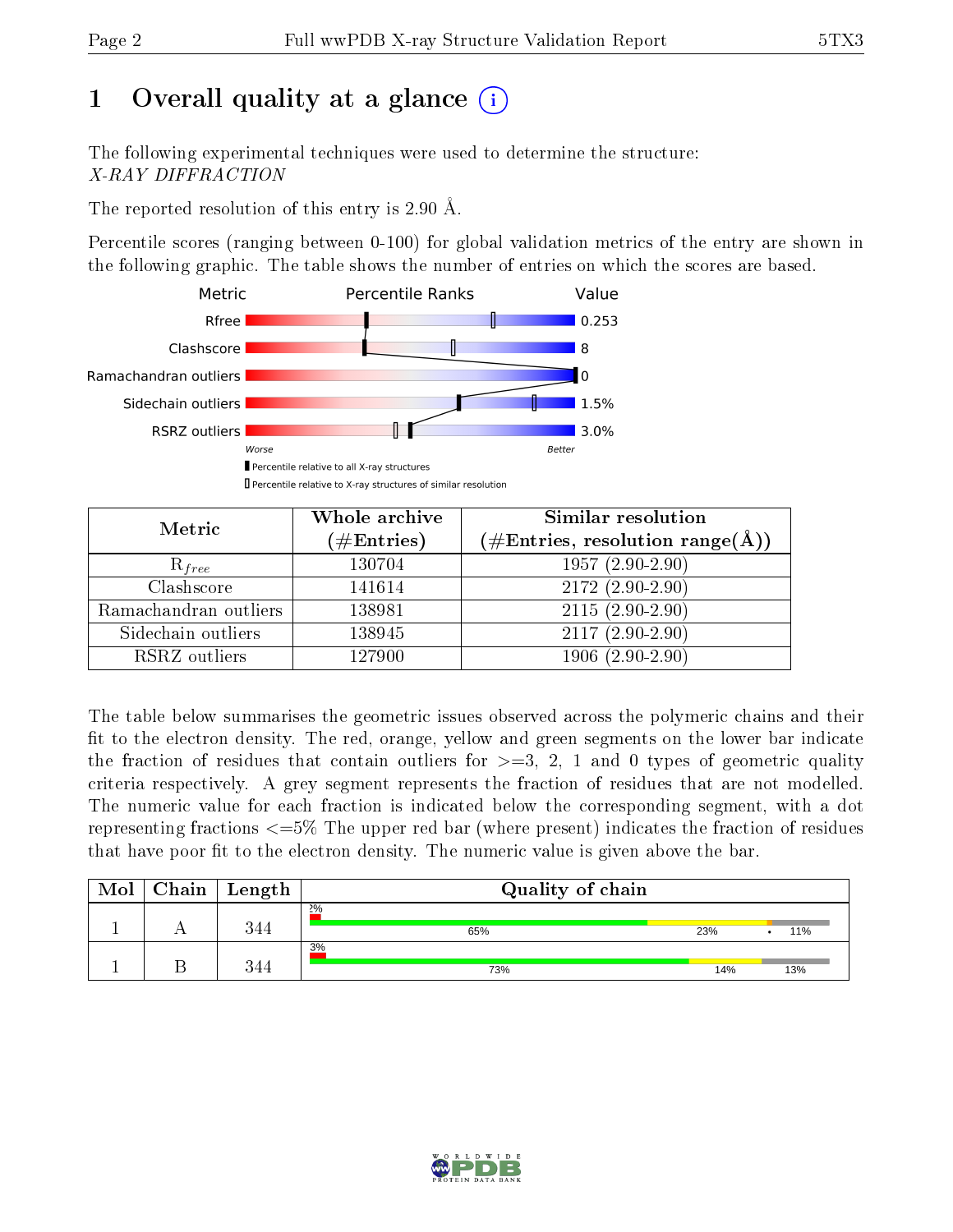# 2 Entry composition  $\left( \cdot \right)$

There are 3 unique types of molecules in this entry. The entry contains 5079 atoms, of which 0 are hydrogens and 0 are deuteriums.

In the tables below, the ZeroOcc column contains the number of atoms modelled with zero occupancy, the AltConf column contains the number of residues with at least one atom in alternate conformation and the Trace column contains the number of residues modelled with at most 2 atoms.

| $\text{Mol}$ |  | Chain   Residues | Atoms           |           |  |  | $ZeroOcc \mid AltConf \mid Trace$ |  |  |
|--------------|--|------------------|-----------------|-----------|--|--|-----------------------------------|--|--|
|              |  | 306              | Total           | C N       |  |  |                                   |  |  |
|              |  | 2503             | 1614 421 451 17 |           |  |  |                                   |  |  |
|              |  | 300              |                 | Total C N |  |  |                                   |  |  |
|              |  | 2458             | 1586 413 442 17 |           |  |  |                                   |  |  |

• Molecule 1 is a protein called Maternal embryonic leucine zipper kinase.

| Chain | Residue  | Modelled   | Actual | Comment        | Reference         |
|-------|----------|------------|--------|----------------|-------------------|
| А     | -3       | <b>GLY</b> |        | expression tag | <b>UNP Q14680</b> |
| А     | $-2$     | <b>SER</b> |        | expression tag | <b>UNP Q14680</b> |
| А     | $-1$     | <b>GLY</b> |        | expression tag | <b>UNP Q14680</b> |
| А     | $\theta$ | <b>SER</b> |        | expression tag | <b>UNP Q14680</b> |
| В     | -3       | <b>GLY</b> |        | expression tag | <b>UNP Q14680</b> |
| В     | $-2$     | <b>SER</b> |        | expression tag | <b>UNP Q14680</b> |
| В     | $-1$     | <b>GLY</b> |        | expression tag | <b>UNP Q14680</b> |
| В     | 0        | <b>SER</b> |        | expression tag | <b>UNP Q14680</b> |

There are 8 discrepancies between the modelled and reference sequences:

• Molecule 2 is  $7-[1S]-4-hydroxy-2,3-dihydro-H-inden-1-y]$ . 5,5-dimethyl-2- $(3-[1S]-4-hydroxy-2,3-dihydro-H-inden-1-y]$ -yl)methyl]phenyl}amino)-5,7-dihydro-6H-pyrrolo[2,3-d]pyrimidin-6-one (three-letter code: 7MY) (formula:  $C_{28}H_{31}N_5O_2$ ).

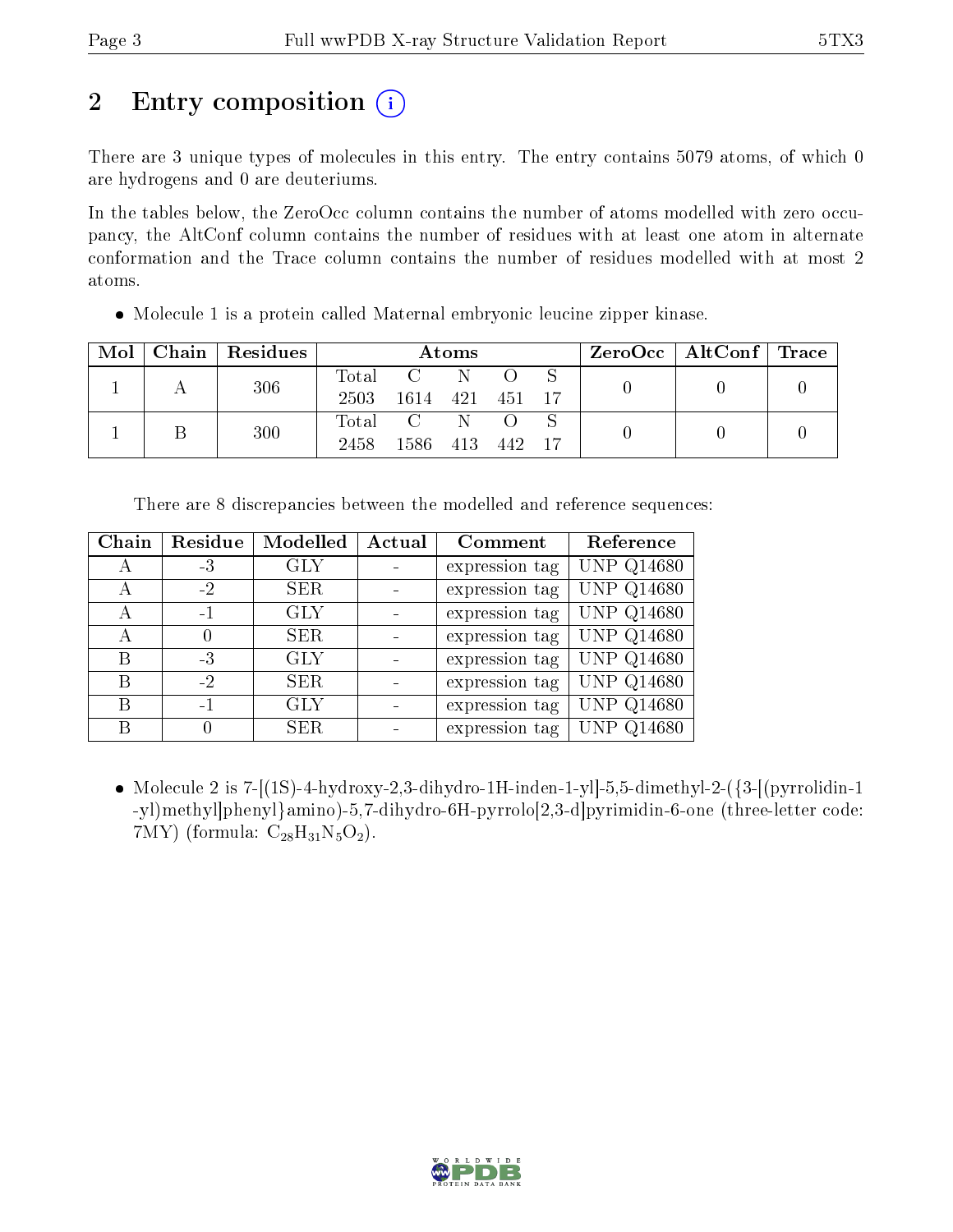

|  | Mol   Chain   Residues | Atoms       |  |        |  | $ZeroOcc \mid AltConf \mid$ |
|--|------------------------|-------------|--|--------|--|-----------------------------|
|  |                        | Total C N O |  |        |  |                             |
|  |                        | 35 28 5 2   |  |        |  |                             |
|  |                        | Total C N O |  |        |  |                             |
|  |                        | 35          |  | 28 5 2 |  |                             |

• Molecule 3 is water.

|  | Mol   Chain   Residues | Atoms                 | ZeroOcc   AltConf |
|--|------------------------|-----------------------|-------------------|
|  | 32                     | Total O<br>- 32<br>32 |                   |
|  | 16                     | Total O<br>16<br>16   |                   |

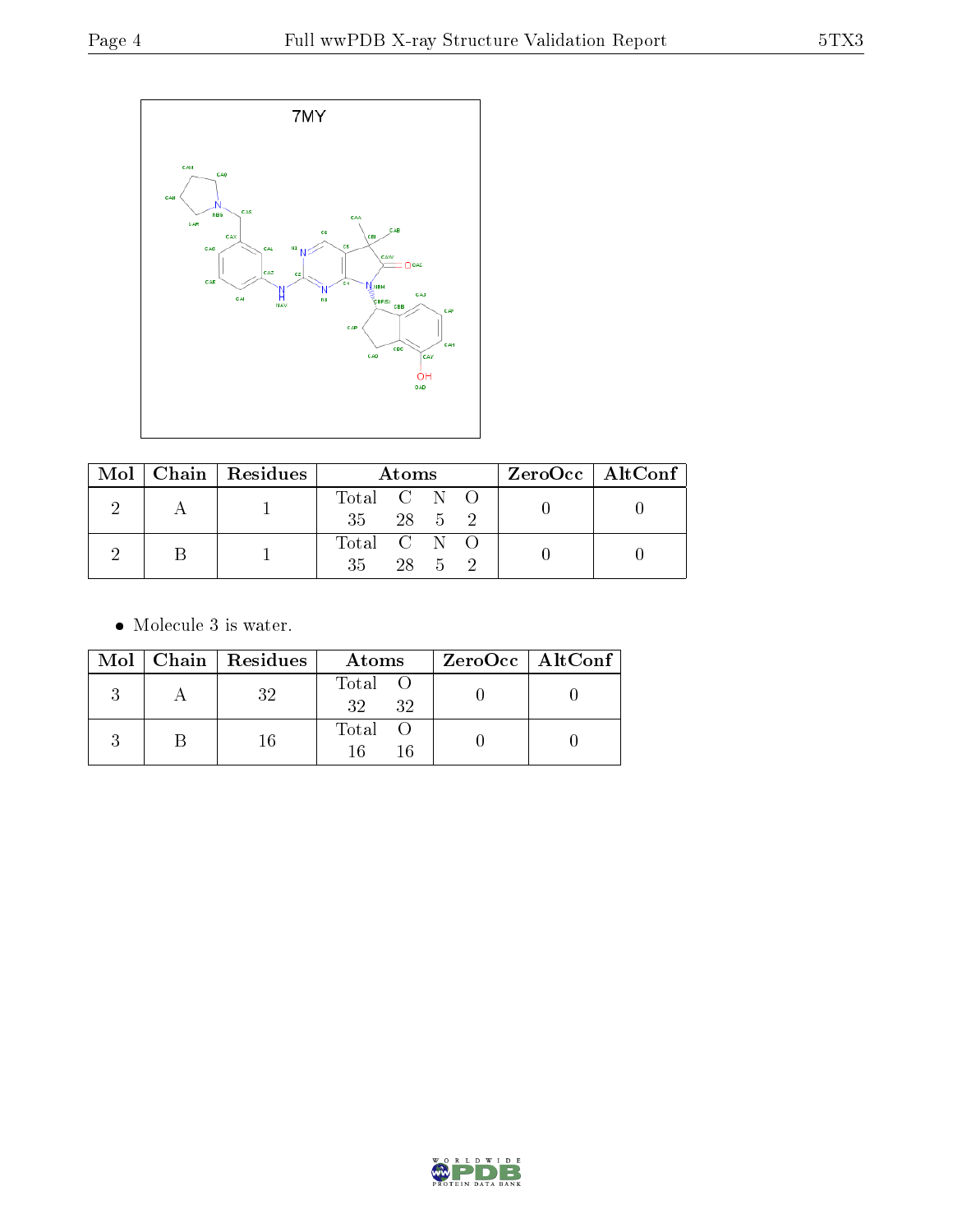# 3 Residue-property plots  $(i)$

These plots are drawn for all protein, RNA and DNA chains in the entry. The first graphic for a chain summarises the proportions of the various outlier classes displayed in the second graphic. The second graphic shows the sequence view annotated by issues in geometry and electron density. Residues are color-coded according to the number of geometric quality criteria for which they contain at least one outlier: green  $= 0$ , yellow  $= 1$ , orange  $= 2$  and red  $= 3$  or more. A red dot above a residue indicates a poor fit to the electron density (RSRZ  $> 2$ ). Stretches of 2 or more consecutive residues without any outlier are shown as a green connector. Residues present in the sample, but not in the model, are shown in grey.

- Chain A: 65% 23% 11% <mark>S</mark>ébas a<mark>d a ca</mark>g Y11 T16 I17  $\frac{8}{13}$ T19 GLY GLY PHE  $\frac{23}{2}$ K24  $\frac{25}{2}$ K26 H30  $\frac{51}{121}$  $\frac{32}{2}$  $\frac{5}{25}$ I39  $\frac{8}{10}$  $\frac{2}{3}$  $\overline{AB}$ PRO ARG I54 R65  $\frac{1}{2}$  $\overline{\text{g}}$ H68 I69  $\frac{1}{2}$  $\overline{\bf{E}}$  $\frac{4}{11}$  $\frac{1}{2}$ L76  $\overline{\mathbf{z}}$ N80 K81 L8 L104 R114 K134 E107 E108 T109 R110 V111 V112 F113  $\frac{115}{115}$ I116 V117 V123 P135 E136 F140 L146 I149 D150 <mark>ទ</mark>្ទី ខ្ញុំ ខ្ញុំ ខ្ញុំ ខ្ញុំ ខ្ញុំ ខ្ញុំ ខ្ញុំ ខ្ញុំ ខ្ញុំ ខ្ញុំ ខ្ញុំ ខ្ញុំ ខ្ញុំ ខ្ញុំ ខ្ញុំ ខ្ញុំ ខ្ញុំ ខ្ញុ<br>ការប្រកប្បាយ ខ្ញុំ ខ្ញុំ ខ្ញុំ ខ្ញុំ ខ្ញុំ ខ្ញុំ ខ្ញុំ ខ្ញុំ ខ្ញុំ ខ្ញុំ ខ្ញុំ ខ្ញុំ ខ្ញុំ ខ្ញុំ ខ្ញុំ ខ្ញុ G170 S171 L172 K183 I82  $\frac{1}{8}$  $\frac{8}{2}$  $\frac{8}{2}$  $\frac{1}{6}$ I98 CYS  $\mathbb{E}$  $-290$  $\frac{1}{2}$ <br>Pass **R**298 Y317 •  $\frac{1}{2}$ R331 •  $\frac{•}{0.332}$ R333 • G187 D191 M195 Y200 V201 L202 M203 P208 S233 I237 L238  $239$ L240 L244 N259 H260 P261 W262 I263 P270 P278 H281 I305 Y310 L313 T314 A315 T316  $\frac{8}{13}$ L319 K323 TYR LEU LEU  $\mathbb{R} \boxtimes \mathbb{R} \boxtimes \mathbb{S}$
- Molecule 1: Maternal embryonic leucine zipper kinase

• Molecule 1: Maternal embryonic leucine zipper kinase



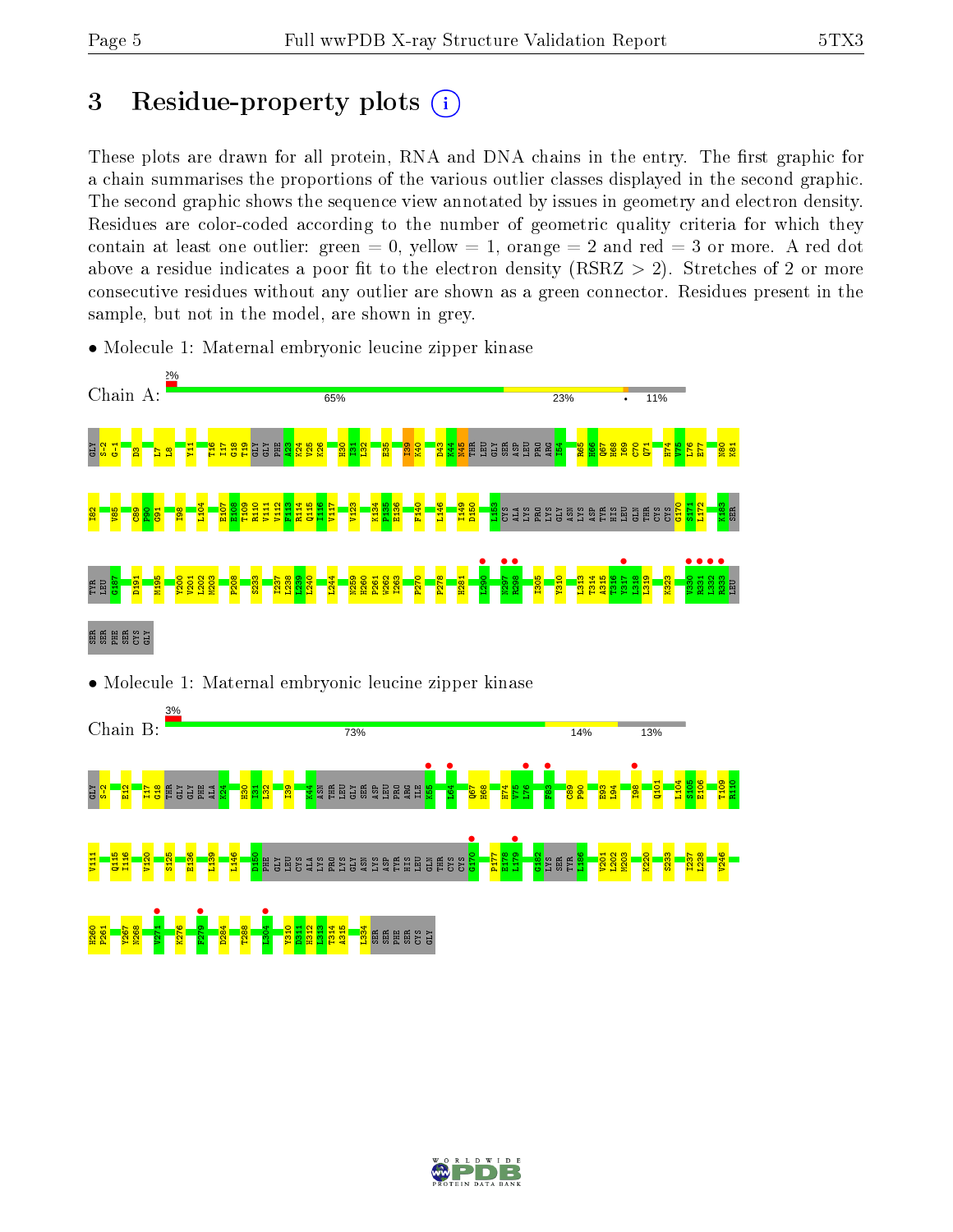# 4 Data and refinement statistics  $(i)$

| Property                                                         | Value                                               | Source     |
|------------------------------------------------------------------|-----------------------------------------------------|------------|
| Space group                                                      | P 1 21 1                                            | Depositor  |
| Cell constants                                                   | $64.62$ Å 78.67Å 78.96Å                             | Depositor  |
| a, b, c, $\alpha$ , $\beta$ , $\gamma$                           | $90.00^{\circ}$ $110.86^{\circ}$ $90.00^{\circ}$    |            |
| Resolution $(A)$                                                 | 47.90<br>2.90<br>$\frac{1}{2}$                      | Depositor  |
|                                                                  | 47.90<br>$-2.90$                                    | <b>EDS</b> |
| % Data completeness                                              | $99.0(47.90-2.90)$                                  | Depositor  |
| (in resolution range)                                            | 99.3 (47.90-2.90)                                   | <b>EDS</b> |
| $R_{merge}$                                                      | (Not available)                                     | Depositor  |
| $\mathrm{R}_{sym}$                                               | (Not available)                                     | Depositor  |
| $\sqrt{I/\sigma(I)} > 1$                                         | $\overline{2.87}$ (at $\overline{2.91\text{\AA}}$ ) | Xtriage    |
| Refinement program                                               | $\overline{\mathrm{PHENIX}}$ 1.8.2_1309             | Depositor  |
|                                                                  | 0.182<br>0.253<br>$\overline{a}$                    | Depositor  |
| $R, R_{free}$                                                    | $0.182$ ,<br>0.253                                  | DCC        |
| $R_{free}$ test set                                              | 1642 reflections $(9.99\%)$                         | wwPDB-VP   |
| Wilson B-factor $(A^2)$                                          | 69.8                                                | Xtriage    |
| Anisotropy                                                       | 0.665                                               | Xtriage    |
| Bulk solvent $k_{sol}(\text{e}/\text{A}^3), B_{sol}(\text{A}^2)$ | 0.33, 69.9                                          | <b>EDS</b> |
| L-test for $\mathrm{twinning}^2$                                 | $< L >$ = 0.49, $< L^2 >$ = 0.32                    | Xtriage    |
| Estimated twinning fraction                                      | No twinning to report.                              | Xtriage    |
| $\overline{F_o}, \overline{F_c}$ correlation                     | 0.95                                                | <b>EDS</b> |
| Total number of atoms                                            | 5079                                                | wwPDB-VP   |
| Average B, all atoms $(A^2)$                                     | 88.0                                                | wwPDB-VP   |

Xtriage's analysis on translational NCS is as follows: The largest off-origin peak in the Patterson function is  $6.59\%$  of the height of the origin peak. No significant pseudotranslation is detected.

<sup>&</sup>lt;sup>2</sup>Theoretical values of  $\langle |L| \rangle$ ,  $\langle L^2 \rangle$  for acentric reflections are 0.5, 0.333 respectively for untwinned datasets, and 0.375, 0.2 for perfectly twinned datasets.



<span id="page-5-1"></span><span id="page-5-0"></span><sup>1</sup> Intensities estimated from amplitudes.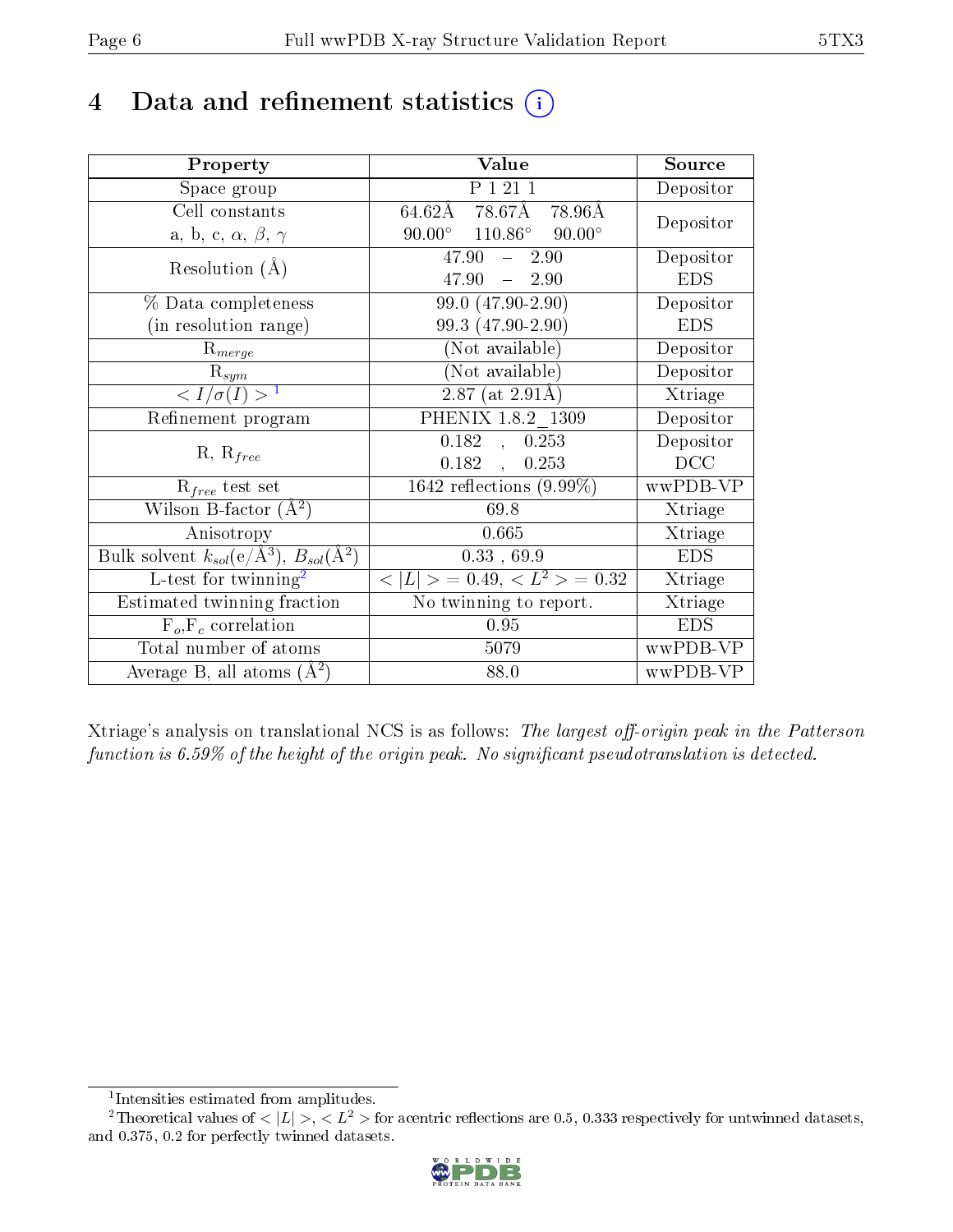# 5 Model quality  $(i)$

## 5.1 Standard geometry (i)

Bond lengths and bond angles in the following residue types are not validated in this section: 7MY

The Z score for a bond length (or angle) is the number of standard deviations the observed value is removed from the expected value. A bond length (or angle) with  $|Z| > 5$  is considered an outlier worth inspection. RMSZ is the root-mean-square of all Z scores of the bond lengths (or angles).

| Mol   |    |      | Bond lengths | Bond angles |             |  |
|-------|----|------|--------------|-------------|-------------|--|
| Chain |    | RMSZ | $\# Z  > 5$  | RMSZ        | $\ Z\  > 5$ |  |
|       |    | 0.44 | 0/2557       | 0.62        | 0/3450      |  |
|       | R  | 0.43 | 0/2511       | 0.62        | 0/3389      |  |
| AΠ    | АH | 0.43 | /5068        | 0.62        | 0/6839      |  |

There are no bond length outliers.

There are no bond angle outliers.

There are no chirality outliers.

There are no planarity outliers.

### $5.2$  Too-close contacts  $(i)$

In the following table, the Non-H and H(model) columns list the number of non-hydrogen atoms and hydrogen atoms in the chain respectively. The H(added) column lists the number of hydrogen atoms added and optimized by MolProbity. The Clashes column lists the number of clashes within the asymmetric unit, whereas Symm-Clashes lists symmetry related clashes.

|   |   |      | Mol   Chain   Non-H   H(model)   H(added) |      |        | $\textbf{Class} \mid \textbf{Symm-Class}$ |
|---|---|------|-------------------------------------------|------|--------|-------------------------------------------|
|   |   | 2503 |                                           | 2522 | 55     |                                           |
|   | В | 2458 |                                           | 2476 | 29     |                                           |
| ച |   | 35   |                                           |      |        |                                           |
|   |   | 35   |                                           |      |        |                                           |
| ົ |   | 32   |                                           |      |        |                                           |
| ച |   | 16   |                                           |      |        |                                           |
|   |   | 5079 |                                           | 4998 | $80\,$ |                                           |

The all-atom clashscore is defined as the number of clashes found per 1000 atoms (including hydrogen atoms). The all-atom clashscore for this structure is 8.

All (80) close contacts within the same asymmetric unit are listed below, sorted by their clash

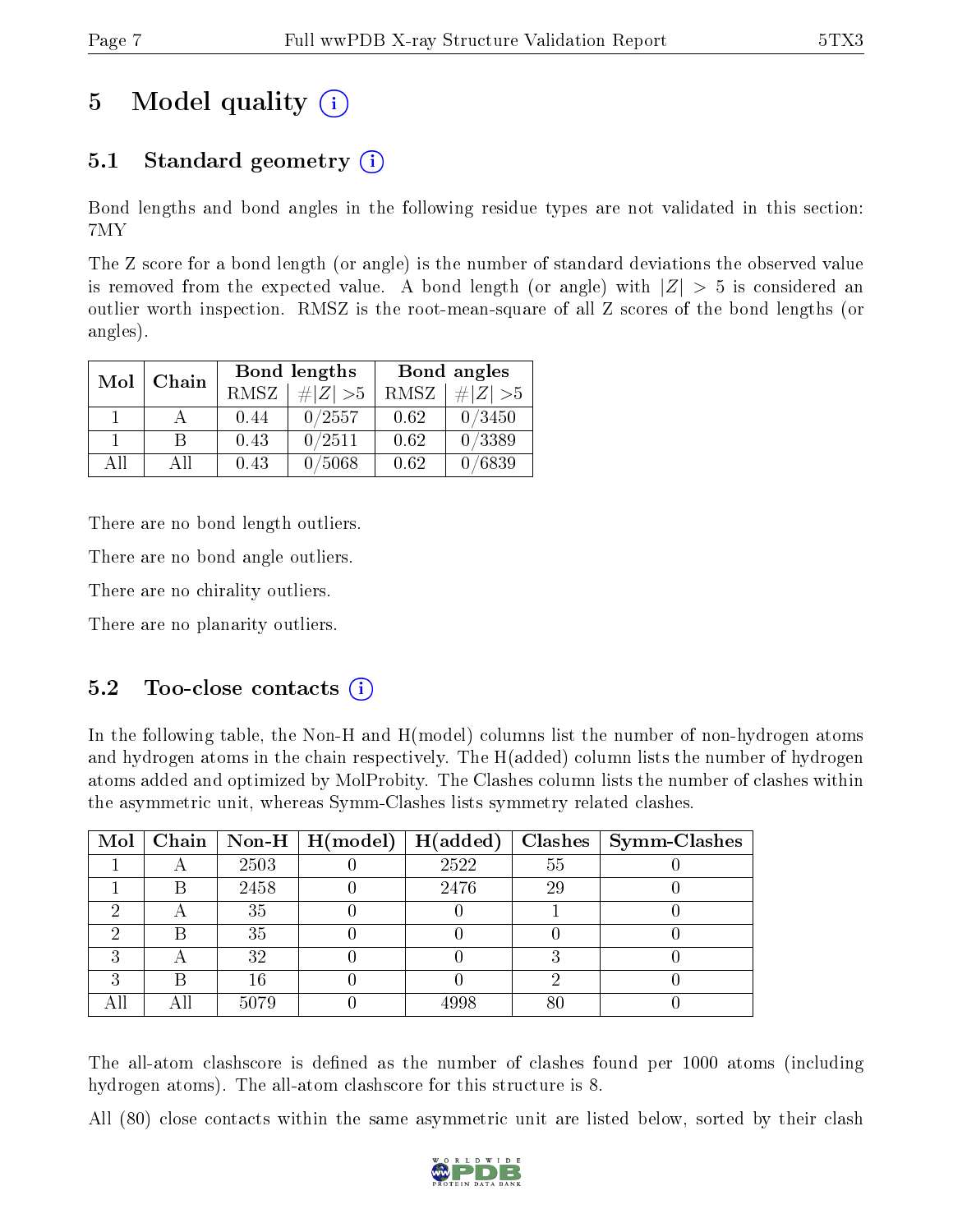magnitude.

| Atom-1              | Atom-2              | Interatomic      | <b>Clash</b>  |
|---------------------|---------------------|------------------|---------------|
|                     |                     | distance $(\AA)$ | overlap $(A)$ |
| 1: A:16:THR:OG1     | 1:A:26:LYS:NZ       | 2.20             | 0.74          |
| 1:A:110:ARG:NH1     | 1:A:262:TRP:O       | 2.21             | 0.73          |
| 1: A: 172: LEU: HB3 | 1:B:2:SER:CB        | 2.23             | 0.69          |
| 1:B:101:GLN:NE2     | 3:B:1101:HOH:O      | 2.28             | 0.66          |
| 1:A:2:SER:OG        | 1:A:1:GLY:N         | 2.27             | 0.66          |
| 1: A:68: HIS: CD2   | 1:A:115:GLN:HE21    | 2.14             | 0.65          |
| 1:B:68:HIS:CD2      | 1:B:115:GLN:HB3     | 2.34             | 0.63          |
| 1: A:170: GLY:N     | 3:A:1103:HOH:O      | 2.31             | 0.62          |
| 1:A:74:HIS:HB2      | 1:A:315:ALA:HB2     | 1.82             | 0.61          |
| 1:B:74:HIS:HB2      | 1:B:315:ALA:HB2     | 1.83             | 0.60          |
| 1:B:233:SER:O       | 1:B:237:ILE:HG13    | 2.02             | 0.59          |
| 1:A:112:VAL:HG13    | 1:A:146:LEU:HD22    | 1.83             | 0.59          |
| 1:A:259:ASN:HB3     | 1:A:270:PRO:HB3     | 1.84             | 0.59          |
| 1:B:93:GLU:HA       | 1:B:139:LEU:HD23    | 1.86             | 0.56          |
| 1:A:77:GLU:HG3      | 1: A:82: ILE: HG12  | 1.88             | 0.56          |
| 1:A:3:ASP:OD1       | 1: A:80: ASN:HB3    | 2.05             | 0.56          |
| 1:B:220:LYS:NZ      | 3:B:1102:HOH:O      | 2.38             | 0.55          |
| 1:A:233:SER:O       | 1:A:237:ILE:HG13    | 2.06             | 0.55          |
| 1: A:278: PRO:HG2   | 1:A:281:HIS:HB3     | 1.90             | 0.54          |
| 1:A:98:ILE:HD13     | 1:A:201:VAL:HG12    | 1.90             | 0.53          |
| 1: A:39: ILE: HD13  | 1: A:85: VAL:HG22   | 1.91             | 0.52          |
| 1: A:172: LEU: CB   | 1:B:2:SER:CB        | 2.87             | 0.52          |
| 1:A:3:ASP:OD2       | 1: A:81: LYS: HG3   | 2.10             | 0.51          |
| 1: A:18: GLY: HA2   | 1: B:18: GLY:HA3    | 1.92             | 0.51          |
| 1:A:191:ASP:O       | 1: A:195:MET:HG3    | 2.09             | 0.51          |
| 1:A:117:VAL:HG22    | 1: A: 195: MET: HE1 | 1.92             | 0.51          |
| 1:B:109:THR:HG21    | 1:B:203:MET:HG3     | 1.92             | 0.51          |
| 1: A:8: LEU: HA     | 1: A: 11: TYR: O    | 2.11             | 0.51          |
| 1:A:117:VAL:HA      | 1: A: 195: MET: HE3 | 1.92             | 0.50          |
| 1:B:30:HIS:CE1      | 1:B:32:LEU:HB2      | 2.46             | 0.50          |
| 1:B:177:PRO:HG2     | 1:B:246:VAL:HG13    | 1.95             | 0.49          |
| 1:A:114:ARG:NH1     | 1:A:263:ILE:O       | 2.44             | 0.49          |
| 1: A:149: ILE: HG13 | 1: A:150: ASP:N     | 2.28             | 0.49          |
| 1:B:104:LEU:HD22    | 1:B:202:LEU:HD22    | 1.95             | 0.48          |
| 1: A:89: CYS:O      | 2:A:1000:7MY:NAV    | 2.47             | 0.48          |
| 1:A:319:LEU:O       | 1:A:323:LYS:HB2     | 2.14             | 0.48          |
| 1: A: 45: ASN: OD1  | 1: A:45: ASN:N      | 2.47             | 0.48          |
| 1: A:238:LEU:HA     | 1:A:238:LEU:HD23    | 1.65             | 0.47          |
| 1:A:91:GLY:HA3      | 1:A:140:PHE:HB2     | 1.95             | 0.47          |
| 1:B:67:GLN:CD       | 1: B:67: GLN: H     | 2.17             | 0.47          |
| 1:A:69:ILE:HD11     | 1: A:123: VAL: CG2  | 2.44             | 0.47          |

Continued on next page...

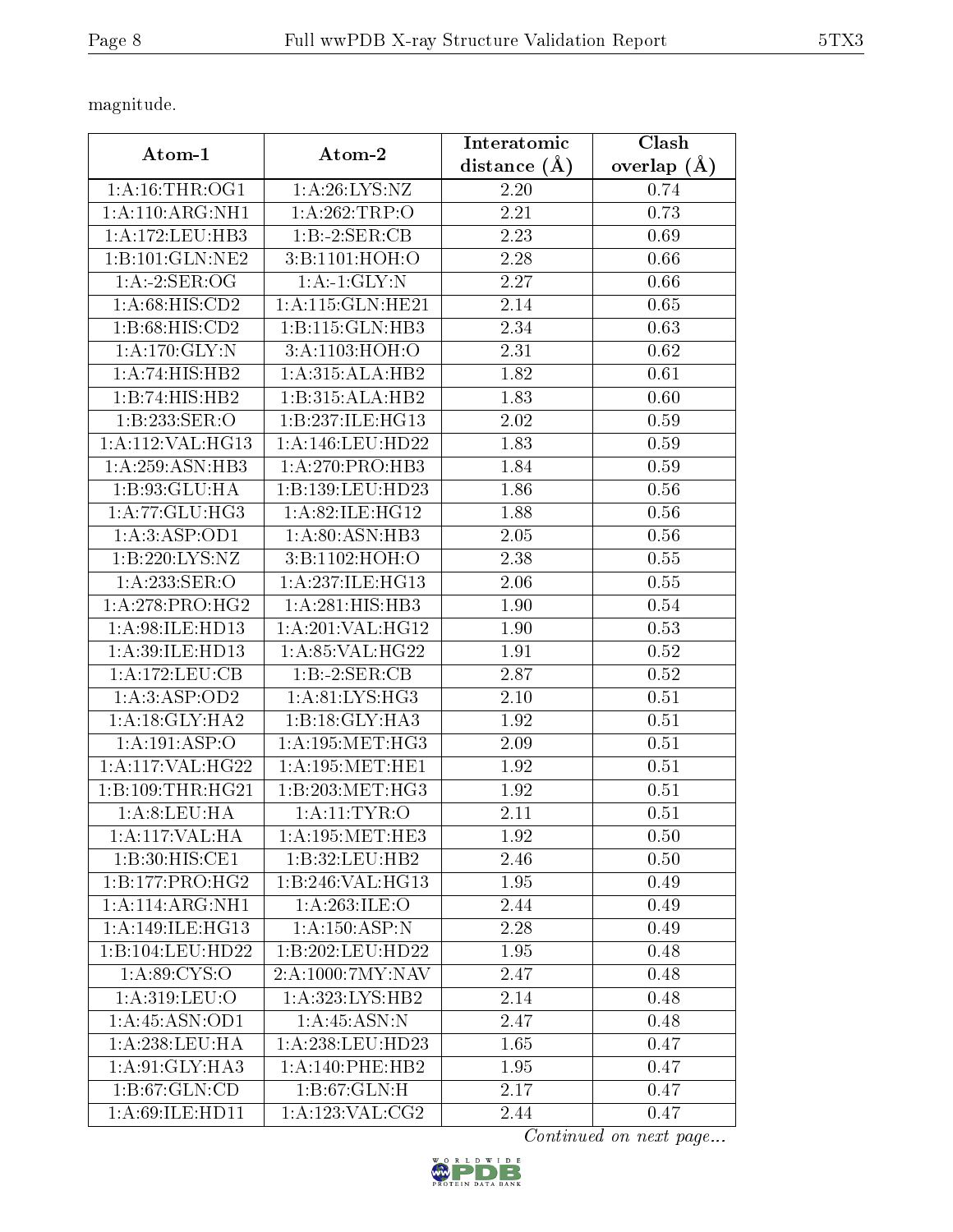| Communaca from previous page |                              | Interatomic    | Clash         |
|------------------------------|------------------------------|----------------|---------------|
| Atom-1                       | Atom-2                       | distance $(A)$ | overlap $(A)$ |
| 1:A:244:LEU:HA               | 1:A:244:LEU:HD23             | 1.63           | 0.47          |
| 1:A:260:HIS:ND1              | 1:A:261:PRO:HD2              | 2.30           | 0.46          |
| 1:B:89:CYS:HA                | 1:B:90:PRO:HD2               | 1.74           | 0.46          |
| 1:A:35:GLU:OE2               | 1: A:323: LYS: HG2           | 2.16           | 0.46          |
| 1:A:2:SER:N                  | 1: A: 43: ASP: OD2           | 2.40           | 0.46          |
| 1: A:68: HIS: CD2            | 1:A:115:GLN:HB3              | 2.52           | 0.45          |
| 1:B:116:ILE:O                | 1:B:120:VAL:HG23             | $2.16\,$       | 0.45          |
| 1: A:305: ILE: HG12          | 1:A:313:LEU:HD11             | 1.97           | 0.45          |
| 1: A:310: TYR: HA            | 1: A:314:THR:HB              | 1.99           | 0.44          |
| 1: A:30:HIS:CE1              | 1: A:32:LEU:HB2              | 2.52           | 0.44          |
| 1: A: 107: GLU:O             | 1:A:111:VAL:HG23             | 2.16           | 0.44          |
| 1:B:106:GLU:HA               | 1:B:203:MET:HE2              | 2.00           | 0.44          |
| 1: A:70: CYS:HB2             | 1:A:149:ILE:HG22             | 2.00           | 0.44          |
| 1: A:278: PRO:CG             | 1:A:281:HIS:HB3              | 2.47           | 0.44          |
| 1:B:32:LEU:HD23              | 1:B:32:LEU:HA                | 1.86           | 0.43          |
| 1:B:284:ASP:O                | 1:B:288:THR:N                | 2.41           | 0.43          |
| 1:B:238:LEU:HD23             | 1:B:238:LEU:HA               | 1.74           | 0.43          |
| 1:A:134:LYS:HB2              | 1: A: 136: GLU: OE1          | 2.19           | 0.43          |
| 1: A:203:MET:O               | 3:A:1101:HOH:O               | 2.21           | 0.43          |
| 1: B: 276: LYS: HE2          | 1: B: 276: LYS: HB2          | 1.81           | 0.43          |
| 1: A:67: GLN:H               | 1: A:67: GLN:CD              | 2.19           | 0.42          |
| 1:B:94:LEU:HD22              | 1:B:146:LEU:HD21             | $2.01\,$       | 0.42          |
| 1:B:267:TYR:O                | 1:B:268:ASN:HB2              | 2.18           | 0.42          |
| 1:A:7:LEU:HD12               | 1: A:76: LEU: HD12           | 2.00           | 0.42          |
| 1:A:76:LEU:HA                | 1: A:76: LEU: HD23           | 1.83           | 0.42          |
| 1:A:104:LEU:HD22             | 1:A:202:LEU:HD22             | 2.00           | 0.42          |
| 1: A:240:LEU:HA              | 1:A:240:LEU:HD23             | 1.89           | 0.42          |
| 1: A:200:TYR:CD1             | $1:A:208:PRO:\overline{HD3}$ | 2.55           | 0.42          |
| 1: A:24: LYS:NZ              | $1:B:136:GL\overline{U:HG2}$ | 2.35           | 0.42          |
| 1: A:109:THR:HG21            | 1: A:203:MET:HG3             | 2.01           | 0.41          |
| 1: A:19:THR:OG1              | 1: A:24:LYS:HG2              | 2.20           | 0.41          |
| 1:B:98:ILE:HD13              | 1:B:201:VAL:HG12             | 2.01           | 0.41          |
| 1:B:32:LEU:HD12              | 1:B:312:HIS:HE1              | 1.85           | 0.41          |
| 1: A:65: ARG: HG3            | 1:A:71:GLN:OE1               | 2.20           | 0.41          |
| 1: A:25: VAL:HG22            | 1: A:40: LYS:HG3             | 2.03           | 0.41          |
| 1:B:111:VAL:O                | 1:B:115:GLN:HG3              | 2.21           | 0.41          |
| 1:B:310:TYR:HA               | 1:B:314:THR:HB               | 2.03           | 0.41          |
| 1:B:260:HIS:HA               | 1:B:261:PRO:HD3              | 1.99           | 0.40          |
| 1:A:67:GLN:HG3               | 3:A:1120:HOH:O               | 2.20           | 0.40          |

Continued from previous page.

There are no symmetry-related clashes.

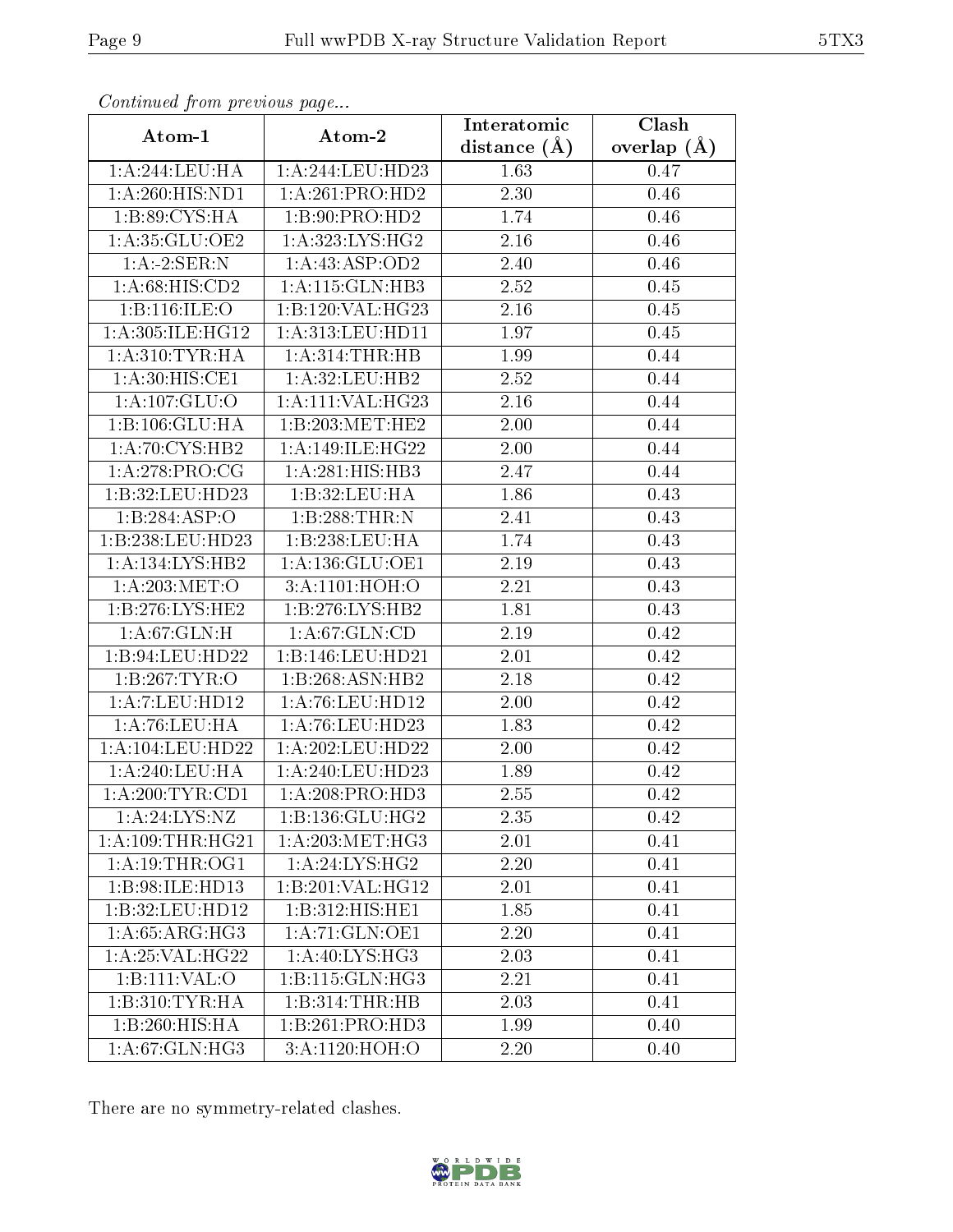### 5.3 Torsion angles  $(i)$

#### 5.3.1 Protein backbone  $(i)$

In the following table, the Percentiles column shows the percent Ramachandran outliers of the chain as a percentile score with respect to all X-ray entries followed by that with respect to entries of similar resolution.

The Analysed column shows the number of residues for which the backbone conformation was analysed, and the total number of residues.

| Mol | Chain | Analysed                     | Favoured               | Allowed   | Outliers |            | Percentiles |
|-----|-------|------------------------------|------------------------|-----------|----------|------------|-------------|
|     |       | $296/344(86\%)$   279 (94\%) |                        | $17(6\%)$ |          | 100 100    |             |
|     | В     | $290/344(84\%)$   274 (94\%) |                        | $16(6\%)$ | U        | '100       | 100         |
| All | Аll   | 586/688(85%)                 | $\frac{1}{553}$ (94\%) | 33 (6\%)  |          | $100 \mid$ | 100         |

There are no Ramachandran outliers to report.

#### 5.3.2 Protein sidechains  $(i)$

In the following table, the Percentiles column shows the percent sidechain outliers of the chain as a percentile score with respect to all X-ray entries followed by that with respect to entries of similar resolution.

The Analysed column shows the number of residues for which the sidechain conformation was analysed, and the total number of residues.

| Mol | Chain | Analysed        | Rotameric   Outliers |          | Percentiles           |
|-----|-------|-----------------|----------------------|----------|-----------------------|
|     |       | $276/307(90\%)$ | $273(99\%)$          | $3(1\%)$ | 92<br>73              |
|     |       | 271/307(88%)    | 266 $(98\%)$         | $5(2\%)$ | 85<br>59              |
| All | All   | $547/614(89\%)$ | 539 (98%)            | $8(2\%)$ | $\overline{87}$<br>65 |

All (8) residues with a non-rotameric sidechain are listed below:

| Mol | Chain | Res | <b>Type</b>      |
|-----|-------|-----|------------------|
|     |       | 17  | ILE              |
| 1   | А     | 39  | ILE              |
| 1   | А     | 45  | $\overline{ASN}$ |
| 1   | B     | 12  | GLU              |
|     | В     | 17  | ILE              |
|     | В     | 39  | ILE              |
|     | В     | 125 | <b>SER</b>       |
|     |       | 334 | LEU              |

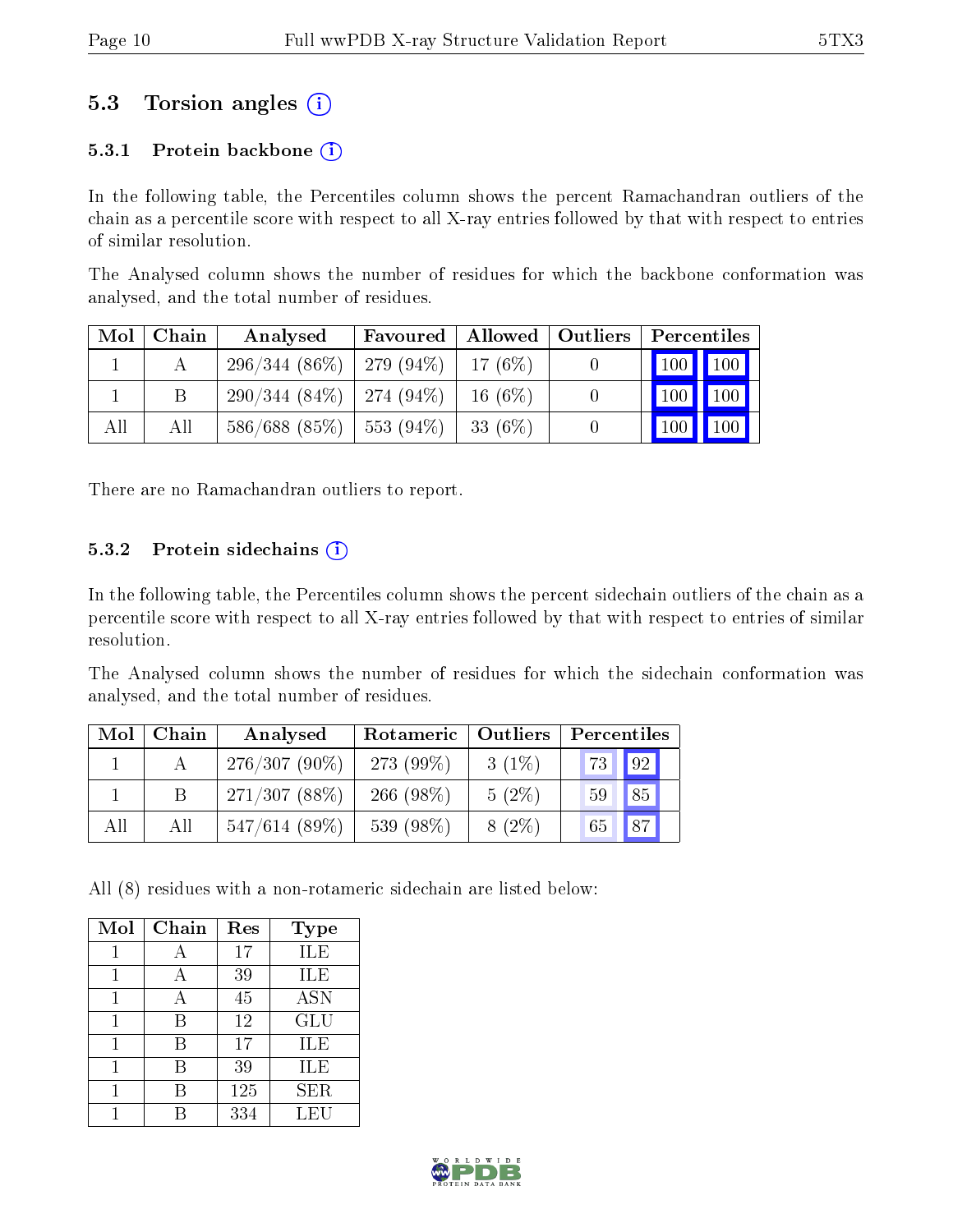Some sidechains can be flipped to improve hydrogen bonding and reduce clashes. All (1) such sidechains are listed below:

| Mol | Chain | $\pm$ Res $^+$ | Type |
|-----|-------|----------------|------|
|     |       | 115            |      |

#### 5.3.3 RNA $(i)$

There are no RNA molecules in this entry.

#### 5.4 Non-standard residues in protein, DNA, RNA chains (i)

There are no non-standard protein/DNA/RNA residues in this entry.

#### 5.5 Carbohydrates (i)

There are no carbohydrates in this entry.

### 5.6 Ligand geometry  $(i)$

2 ligands are modelled in this entry.

In the following table, the Counts columns list the number of bonds (or angles) for which Mogul statistics could be retrieved, the number of bonds (or angles) that are observed in the model and the number of bonds (or angles) that are defined in the Chemical Component Dictionary. The Link column lists molecule types, if any, to which the group is linked. The Z score for a bond length (or angle) is the number of standard deviations the observed value is removed from the expected value. A bond length (or angle) with  $|Z| > 2$  is considered an outlier worth inspection. RMSZ is the root-mean-square of all Z scores of the bond lengths (or angles).

| Mol | Type | Chain<br>Res |      |                          | Link       |      | Bond lengths |          |      | Bond angles |  |
|-----|------|--------------|------|--------------------------|------------|------|--------------|----------|------|-------------|--|
|     |      |              |      |                          | Counts     | RMSZ | H Z          | Counts   | RMSZ | # Z         |  |
| ച   | 7MY  |              | 1001 | $\sim$                   | 39,40,40   | 3.35 | $18(46\%)$   | 46,60,60 | 3.21 | 15(32%)     |  |
| ച   | 7MY  |              | 1000 | $\overline{\phantom{a}}$ | 39, 40, 40 | 3.47 | $16(41\%)$   | 46,60,60 | 3.21 | $13(28\%)$  |  |

In the following table, the Chirals column lists the number of chiral outliers, the number of chiral centers analysed, the number of these observed in the model and the number defined in the Chemical Component Dictionary. Similar counts are reported in the Torsion and Rings columns. '-' means no outliers of that kind were identified.

|       |         | Mol   Type   Chain   Res   Link   Chirals | $\blacksquare$ Torsions           | Rings |
|-------|---------|-------------------------------------------|-----------------------------------|-------|
| - 7MY | $+1001$ |                                           | $\frac{2}{12/12/48/48}$   0/6/6/6 |       |

Continued on next page...

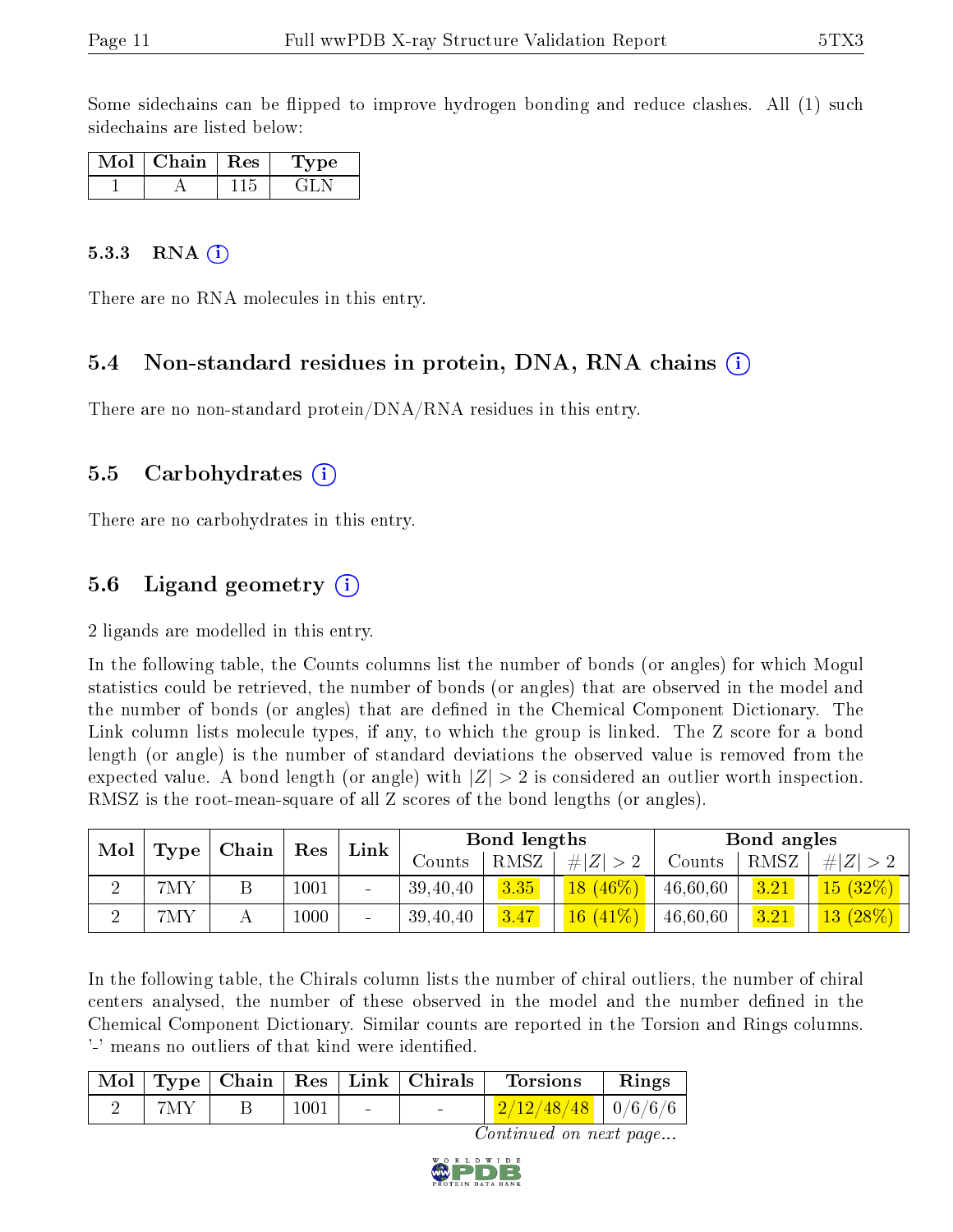Continued from previous page...

|     |      | Mol   Type   Chain   Res   Link   Chirals | <b>Torsions</b>                        | Rings |
|-----|------|-------------------------------------------|----------------------------------------|-------|
| 7MY | 1000 | $\sim$                                    | $\frac{2}{12}/\frac{48}{48}$   0/6/6/6 |       |

All (34) bond length outliers are listed below:

| Mol            | Chain                   | Res               | <b>Type</b>    | Atoms                       | $\mathbf{Z}$      | Observed $(\overline{A})$ | $Ideal(\AA)$      |
|----------------|-------------------------|-------------------|----------------|-----------------------------|-------------------|---------------------------|-------------------|
| $\overline{2}$ | $\bf{A}$                | 1000              | 7MY            | $\overline{\text{OAC-CAW}}$ | 9.88              | 1.37                      | $\overline{1.22}$ |
| $\overline{2}$ | $\overline{B}$          | 1001              | $7{\rm MY}$    | $OAC-CAW$                   | 9.43              | 1.37                      | $\overline{1.22}$ |
| $\overline{2}$ | $\boldsymbol{A}$        | 1000              | $7{\rm MY}$    | CBB-CBF                     | $-7.72$           | 1.42                      | $1.51\,$          |
| $\overline{2}$ | $\overline{B}$          | 1001              | 7MY            | $\overline{\text{CBB-CBF}}$ | $-7.26$           | 1.43                      | 1.51              |
| $\overline{2}$ | $\boldsymbol{A}$        | 1000              | $7{\rm MY}$    | CAJ-CBB                     | 7.07              | 1.49                      | 1.39              |
| $\overline{2}$ | $\boldsymbol{B}$        | 1001              | $7{\rm MY}$    | $\overline{CAJ-CBB}$        | 6.68              | 1.48                      | $\overline{1.39}$ |
| $\overline{2}$ | $\boldsymbol{A}$        | 1000              | $7{\rm MY}$    | $C4-N3$                     | 6.68              | 1.42                      | 1.34              |
| $\overline{2}$ | $\overline{\mathrm{B}}$ | 1001              | $7{\rm MY}$    | $C4-N3$                     | 6.19              | 1.42                      | 1.34              |
| $\overline{2}$ | $\, {\bf B}$            | 1001              | 7MY            | $C6-C5$                     | 5.76              | 1.46                      | 1.38              |
| $\overline{2}$ | $\boldsymbol{A}$        | 1000              | $7{\rm MY}$    | $C6-C5$                     | 5.62              | 1.46                      | 1.38              |
| $\overline{2}$ | A                       | 1000              | 7MY            | $C2-N1$                     | 5.40              | 1.42                      | 1.34              |
| $\overline{2}$ | $\boldsymbol{A}$        | 1000              | $7{\rm MY}$    | <b>CBF-NBH</b>              | $-5.15$           | 1.41                      | 1.47              |
| $\overline{2}$ | $\boldsymbol{A}$        | 1000              | 7MY            | $\overline{\text{CBC-CBB}}$ | $-5.01$           | 1.32                      | 1.38              |
| $\overline{2}$ | $\mathbf B$             | $1001\,$          | $7{\rm MY}$    | $CBC-CBB$                   | $-4.85$           | 1.32                      | 1.38              |
| $\overline{2}$ | $\, {\bf B}$            | 1001              | $7{\rm MY}$    | <b>CBF-NBH</b>              | $-4.77$           | 1.42                      | 1.47              |
| $\overline{2}$ | $\overline{A}$          | 1000              | 7MY            | $\overline{\text{C2-NAV}}$  | 4.47              | 1.45                      | 1.36              |
| $\overline{2}$ | $\, {\bf B}$            | $1001\,$          | $7{\rm MY}$    | $CAP-CBF$                   | $-4.42$           | 1.42                      | 1.54              |
| $\overline{2}$ | $\overline{\mathrm{B}}$ | 1001              | 7MY            | $C2-N1$                     | 4.25              | 1.40                      | 1.34              |
| $\overline{2}$ | $\mathbf B$             | $1001\,$          | $7{\rm MY}$    | $\overline{\text{CAY-CBC}}$ | 4.05              | 1.48                      | 1.40              |
| $\overline{2}$ | $\boldsymbol{A}$        | $\overline{1000}$ | 7MY            | $\overline{CAP-CBF}$        | $-3.91$           | 1.43                      | 1.54              |
| $\overline{2}$ | $\, {\bf B}$            | 1001              | 7MY            | $\overline{\text{CAR-NBG}}$ | $-3.53$           | 1.41                      | 1.47              |
| $\overline{2}$ | $\, {\bf B}$            | 1001              | $7\mathrm{MY}$ | $C2-NAV$                    | 3.52              | 1.43                      | $1.36\,$          |
| $\overline{2}$ | A                       | 1000              | $7{\rm MY}$    | CAY-CBC                     | 3.37              | 1.46                      | 1.40              |
| $\overline{2}$ | $\boldsymbol{A}$        | 1000              | $7{\rm MY}$    | $\overline{\text{CAR-NBG}}$ | $-3.17$           | 1.41                      | 1.47              |
| $\overline{2}$ | $\overline{\mathbf{B}}$ | 1001              | $7{\rm MY}$    | $CAO-NBG$                   | $-2.85$           | 1.42                      | 1.47              |
| $\overline{2}$ | $\bf{A}$                | 1000              | $7{\rm MY}$    | $\overline{\text{CAS-CAX}}$ | 2.61              | $1.56\,$                  | 1.51              |
| $\overline{2}$ | $\boldsymbol{A}$        | 1000              | $7{\rm MY}$    | $\overline{C2-N3}$          | 2.36              | 1.41                      | 1.34              |
| $\overline{2}$ | $\overline{A}$          | 1000              | 7MY            | $\overline{\text{CAZ-NAV}}$ | $\overline{2.30}$ | 1.45                      | 1.40              |
| $\overline{2}$ | $\, {\bf B}$            | 1001              | $7{\rm MY}$    | $\overline{\text{CAF-CAH}}$ | 2.30              | 1.43                      | 1.38              |
| $\overline{2}$ | $\overline{\mathrm{B}}$ | 1001              | $7{\rm MY}$    | $CAS-CAX$                   | 2.30              | $1.55\,$                  | $1.51\,$          |
| $\overline{2}$ | $\, {\bf B}$            | 1001              | $7{\rm MY}$    | $\overline{\text{CBI-C5}}$  | 2.27              | 1.54                      | $1.51\,$          |
| $\overline{2}$ | $\boldsymbol{A}$        | 1000              | $7{\rm MY}$    | $\overline{\text{CAF-CAH}}$ | 2.24              | 1.43                      | 1.38              |
| $\overline{2}$ | $\, {\bf B}$            | 1001              | 7MY            | OAD-CAY                     | 2.23              | 1.40                      | 1.36              |
| $\overline{2}$ | $\, {\bf B}$            | 1001              | $7{\rm MY}$    | $\overline{\text{CAW-NBH}}$ | 2.19              | 1.39                      | 1.37              |

All (28) bond angle outliers are listed below:

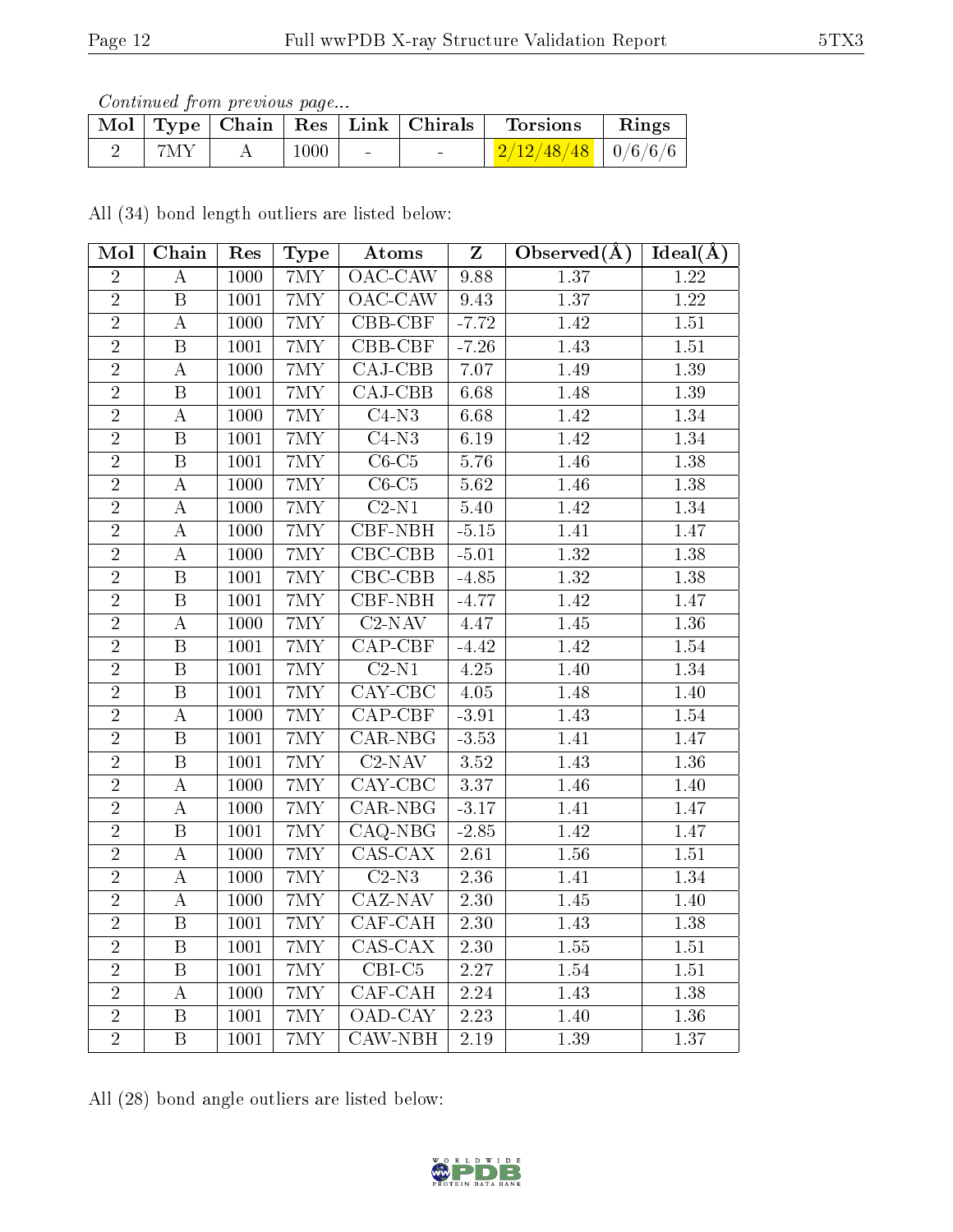| Mol            | Chain                   | Res  | Type        | Atoms                           | $\mathbf{Z}$ | Observed $(°)$ | Ideal $(°)$ |
|----------------|-------------------------|------|-------------|---------------------------------|--------------|----------------|-------------|
| $\overline{2}$ | B                       | 1001 | 7MY         | CAB-CBI-CAA                     | $-9.43$      | 97.19          | 111.16      |
| $\overline{2}$ | $\bf{A}$                | 1000 | 7MY         | $N1$ -C2- $N3$                  | $-8.67$      | 118.34         | 126.55      |
| $\overline{2}$ | $\boldsymbol{A}$        | 1000 | $7{\rm MY}$ | CAB-CBI-CAA                     | $-8.43$      | 98.66          | 111.16      |
| $\overline{2}$ | $\overline{\mathrm{B}}$ | 1001 | 7MY         | $N1-C2-N3$                      | $-8.42$      | 118.57         | 126.55      |
| $\overline{2}$ | B                       | 1001 | 7MY         | CAB-CBI-C5                      | 8.00         | 122.70         | 110.53      |
| $\overline{2}$ | $\boldsymbol{A}$        | 1000 | 7MY         | $C6-C5-CBI$                     | $-7.93$      | 121.37         | 130.47      |
| $\overline{2}$ | $\boldsymbol{B}$        | 1001 | 7MY         | $C6-C5-CBI$                     | $-7.24$      | 122.16         | 130.47      |
| $\overline{2}$ | $\bf{A}$                | 1000 | $7{\rm MY}$ | CAP-CAO-CBC                     | $-6.58$      | 96.56          | 103.30      |
| $\overline{2}$ | А                       | 1000 | 7MY         | CAP-CBF-NBH                     | $-6.55$      | 104.50         | 115.41      |
| $\overline{2}$ | $\boldsymbol{A}$        | 1000 | 7MY         | CAA-CBI-C5                      | 6.52         | 120.45         | 110.53      |
| $\overline{2}$ | $\overline{\mathrm{B}}$ | 1001 | 7MY         | <b>CAP-CBF-NBH</b>              | $-5.95$      | 105.50         | 115.41      |
| $\overline{2}$ | А                       | 1000 | 7MY         | $C5-C6-N1$                      | $-5.60$      | 116.54         | 123.95      |
| $\overline{2}$ | $\overline{B}$          | 1001 | $7{\rm MY}$ | CAP-CAO-CBC                     | $-4.94$      | 98.24          | 103.30      |
| $\overline{2}$ | $\overline{B}$          | 1001 | $7{\rm MY}$ | $\overline{\text{C5-C6-N1}}$    | $-4.86$      | 117.52         | 123.95      |
| $\overline{2}$ | $\overline{\mathrm{B}}$ | 1001 | 7MY         | $\overline{\text{CAA-CBI C5}}$  | 4.50         | 117.37         | 110.53      |
| $\overline{2}$ | A                       | 1000 | 7MY         | CAB-CBI-C5                      | 4.08         | 116.73         | 110.53      |
| $\overline{2}$ | $\boldsymbol{A}$        | 1000 | 7MY         | $C6-N1-C2$                      | 3.96         | 121.85         | 115.88      |
| $\overline{2}$ | А                       | 1000 | $7{\rm MY}$ | $\overline{\text{CAR-NBG-CAQ}}$ | 3.88         | 107.82         | 104.04      |
| $\overline{2}$ | $\overline{B}$          | 1001 | 7MY         | OAC-CAW-CBI                     | $-3.73$      | 123.33         | 126.82      |
| $\overline{2}$ | $\boldsymbol{A}$        | 1000 | 7MY         | CAS-NBG-CAR                     | $-3.70$      | 107.78         | 113.18      |
| $\overline{2}$ | B                       | 1001 | 7MY         | CAR-NBG-CAQ                     | 3.68         | 107.63         | 104.04      |
| $\overline{2}$ | $\overline{B}$          | 1001 | $7{\rm MY}$ | CAS-NBG-CAR                     | $-3.36$      | 108.29         | 113.18      |
| $\overline{2}$ | B                       | 1001 | 7MY         | $C6-N1-C2$                      | 3.32         | 120.90         | 115.88      |
| $\overline{2}$ | $\overline{A}$          | 1000 | 7MY         | CAN-CAR-NBG                     | 3.23         | 107.69         | 103.92      |
| $\overline{2}$ | B                       | 1001 | 7MY         | $\overline{\text{CAM-CAQ-}NBG}$ | $-2.48$      | 101.03         | 103.92      |
| $\overline{2}$ | $\overline{\mathrm{B}}$ | 1001 | 7MY         | $CAS-NBG-CAQ$                   | $-2.48$      | 109.57         | 113.18      |
| $\overline{2}$ | А                       | 1000 | 7MY         | OAC-CAW-CBI                     | $-2.22$      | 124.75         | 126.82      |
| $\overline{2}$ | $\overline{\mathrm{B}}$ | 1001 | 7MY         | $C2-N3-C4$                      | $2.15\,$     | 121.77         | 114.34      |

There are no chirality outliers.

All (4) torsion outliers are listed below:

|          | $Mol$   Chain | Res  | Type | Atoms           |
|----------|---------------|------|------|-----------------|
| 9        | В             | 1001 | 7MY  | CAP-CBF-NBH-C4  |
| 2        |               | 1000 | 7MY  | CAX-CAS-NBG-CAQ |
| $\cdot$  |               | 1000 | 7MY  | CAP-CBF-NBH-C4  |
| $\Omega$ | R             | 1001 | 7MY  | CAP-CBF-NBH-CAW |

There are no ring outliers.

1 monomer is involved in 1 short contact:

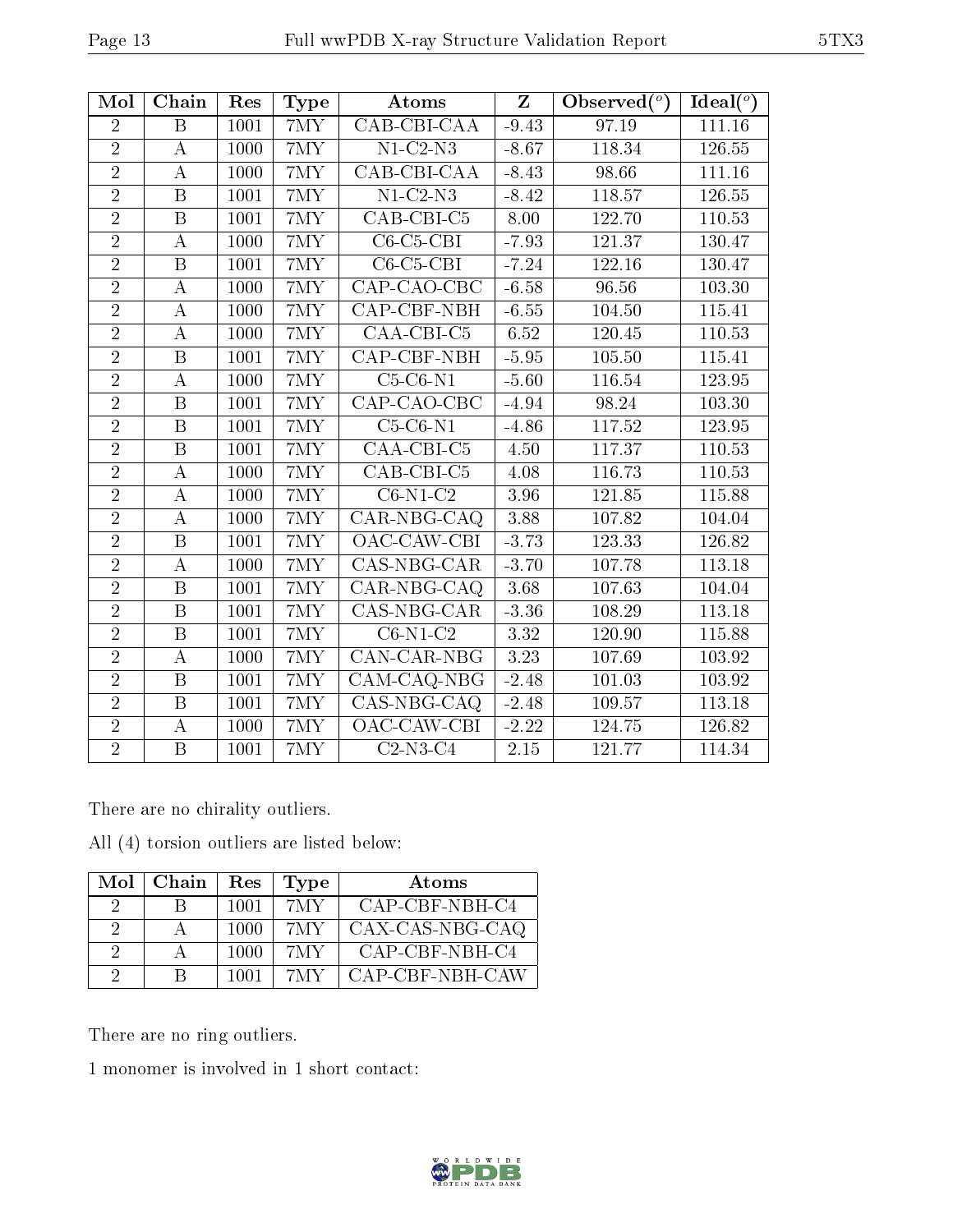|  |      |      | Mol   Chain   Res   Type   Clashes   Symm-Clashes |
|--|------|------|---------------------------------------------------|
|  | 1000 | -7MY |                                                   |

The following is a two-dimensional graphical depiction of Mogul quality analysis of bond lengths, bond angles, torsion angles, and ring geometry for all instances of the Ligand of Interest. In addition, ligands with molecular weight > 250 and outliers as shown on the validation Tables will also be included. For torsion angles, if less then 5% of the Mogul distribution of torsion angles is within 10 degrees of the torsion angle in question, then that torsion angle is considered an outlier. Any bond that is central to one or more torsion angles identified as an outlier by Mogul will be highlighted in the graph. For rings, the root-mean-square deviation (RMSD) between the ring in question and similar rings identified by Mogul is calculated over all ring torsion angles. If the average RMSD is greater than 60 degrees and the minimal RMSD between the ring in question and any Mogul-identified rings is also greater than 60 degrees, then that ring is considered an outlier. The outliers are highlighted in purple. The color gray indicates Mogul did not find sufficient equivalents in the CSD to analyse the geometry.



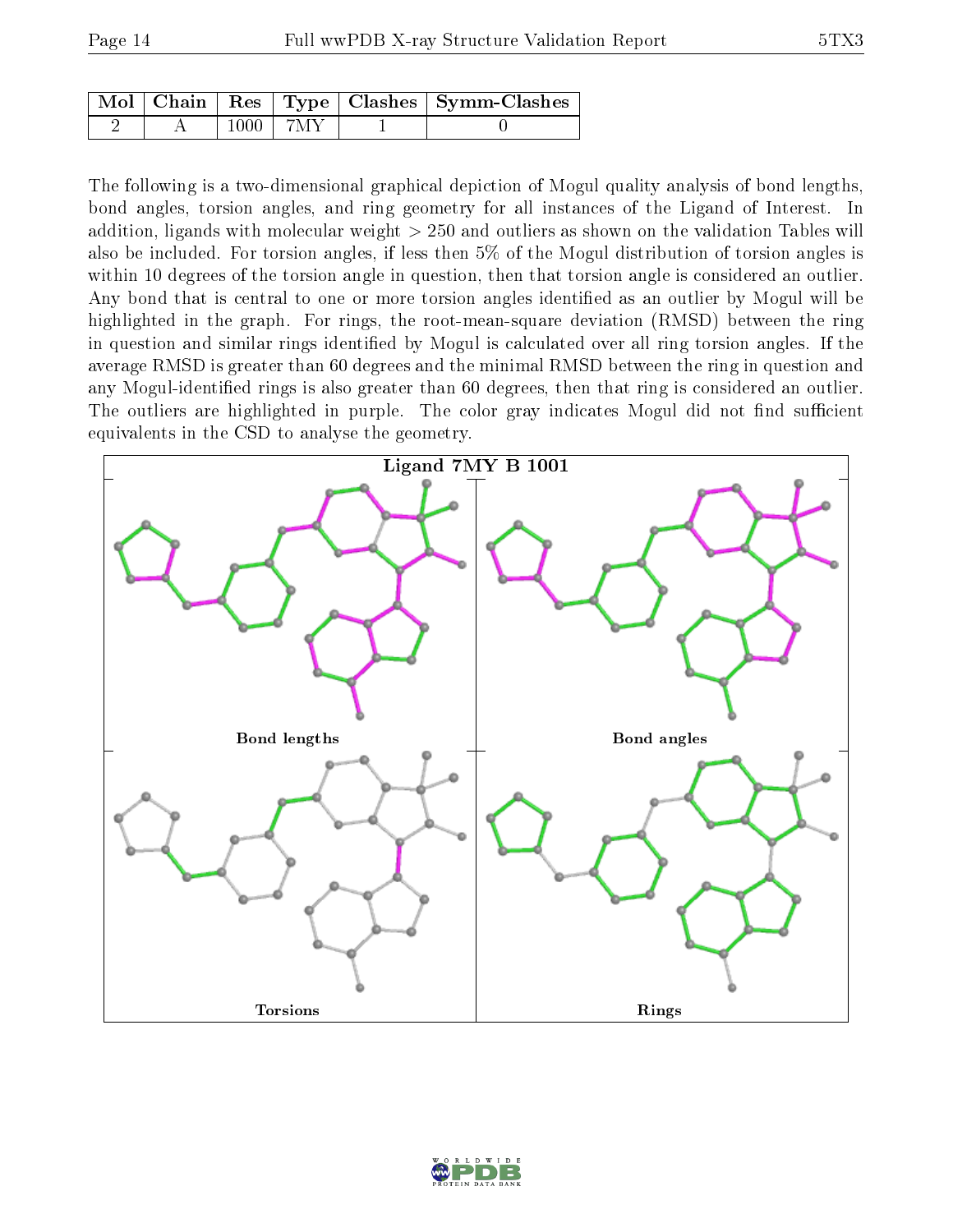

## 5.7 [O](https://www.wwpdb.org/validation/2017/XrayValidationReportHelp#nonstandard_residues_and_ligands)ther polymers (i)

There are no such residues in this entry.

## 5.8 Polymer linkage issues (i)

There are no chain breaks in this entry.

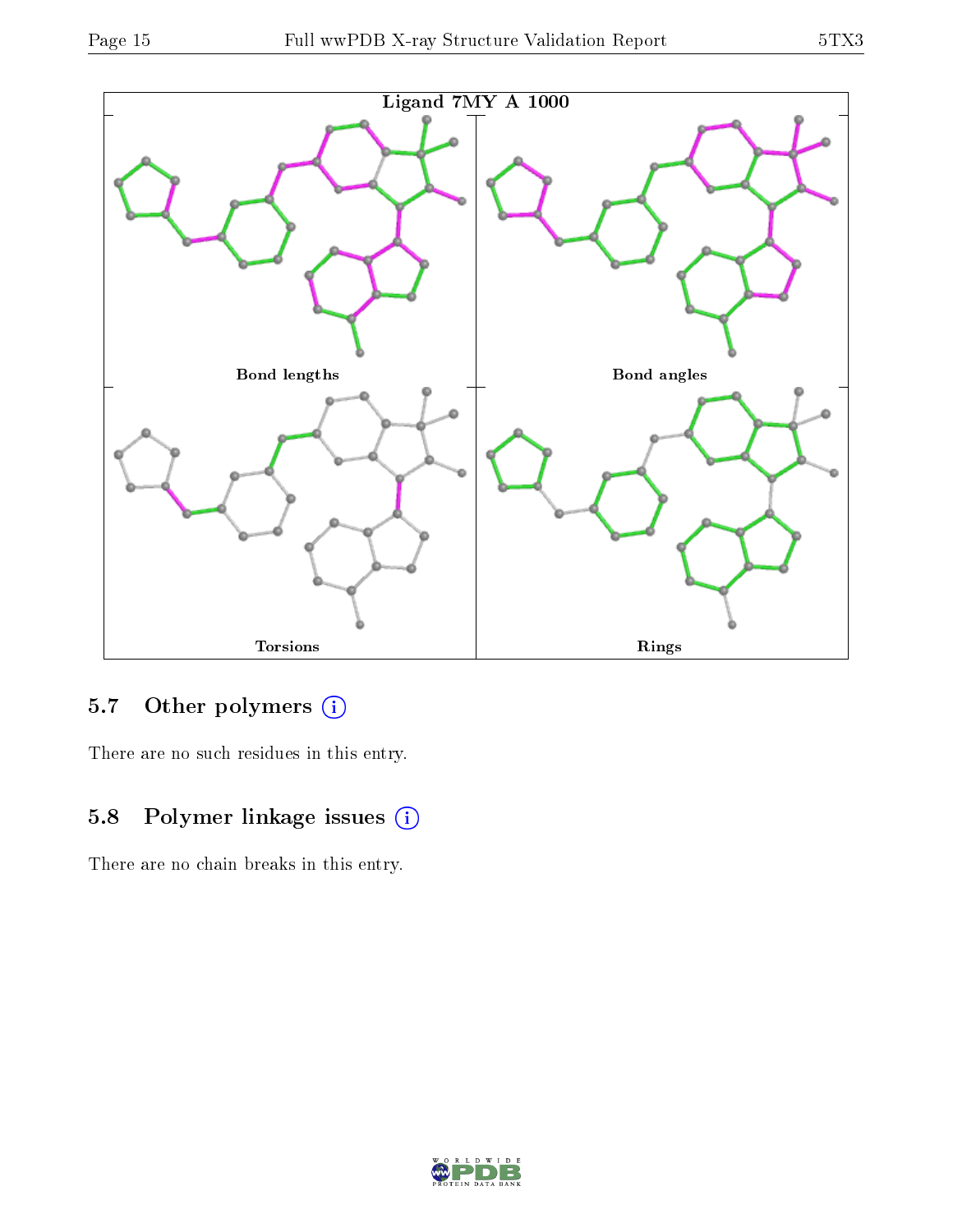# 6 Fit of model and data  $(i)$

## 6.1 Protein, DNA and RNA chains  $(i)$

In the following table, the column labelled  $#RSRZ> 2'$  contains the number (and percentage) of RSRZ outliers, followed by percent RSRZ outliers for the chain as percentile scores relative to all X-ray entries and entries of similar resolution. The OWAB column contains the minimum, median,  $95<sup>th</sup>$  percentile and maximum values of the occupancy-weighted average B-factor per residue. The column labelled ' $Q< 0.9$ ' lists the number of (and percentage) of residues with an average occupancy less than 0.9.

| Mol | Chain | Analysed         | ${ <\hspace{-1.5pt}{\mathrm{RSRZ}} \hspace{-1.5pt}>}$ | $\#\text{RSRZ}\text{>2}$  | $OWAB(A^2)$      | $\bf{Q} {<} 0.9$ |
|-----|-------|------------------|-------------------------------------------------------|---------------------------|------------------|------------------|
|     |       | $306/344(88\%)$  | 0.09                                                  | $8(2\%)$<br>56<br>52      | 41, 80, 140, 167 |                  |
|     |       | 300/344(87%)     | 0.18                                                  | $10(3\%)$<br>46<br>41     | 52, 88, 133, 163 |                  |
| All | All   | $606/688$ (88\%) | 0.13                                                  | $(2\%)$<br>50<br>18<br>45 | 41, 84, 138, 167 |                  |

All (18) RSRZ outliers are listed below:

| Mol            | Chain | Res | Type                 | $_{\rm RSRZ}$ |
|----------------|-------|-----|----------------------|---------------|
| $\mathbf 1$    | В     | 83  | PHE                  | 3.9           |
| $\overline{1}$ | A     | 298 | ARG                  | 3.8           |
| $\mathbf{1}$   | А     | 333 | $\rm{ARG}$           | 3.5           |
| $\mathbf{1}$   | B     | 76  | LEU                  | 3.4           |
| $\mathbf 1$    | A     | 332 | LEU                  | 3.1           |
| $\mathbf 1$    | A     | 290 | <b>LEU</b>           | 2.8           |
| $\mathbf{1}$   | А     | 331 | ARG                  | 2.6           |
| $\mathbf 1$    | B     | 64  | LEU                  | 2.5           |
| $\mathbf 1$    | B     | 271 | <b>VAL</b>           | 2.4           |
| $\mathbf{1}$   | B     | 304 | LEU                  | 2.4           |
| $\mathbf{1}$   | B     | 179 | LEU                  | 2.4           |
| $\mathbf{1}$   | B     | 170 | <b>GLY</b>           | 2.3           |
| $\mathbf{1}$   | А     | 317 | TYR                  | 2.2           |
| $\mathbf{1}$   | B     | 279 | PHE                  | 2.2           |
| $\mathbf{1}$   | А     | 330 | VAL                  | 2.2           |
| $\mathbf 1$    | B     | 98  | ILE                  | 2.1           |
| $\mathbf{1}$   | Β     | 55  | <b>LYS</b>           | 2.1           |
| $\mathbf 1$    | А     | 297 | $\operatorname{ASN}$ | 2.0           |

## 6.2 Non-standard residues in protein, DNA, RNA chains (i)

There are no non-standard protein/DNA/RNA residues in this entry.

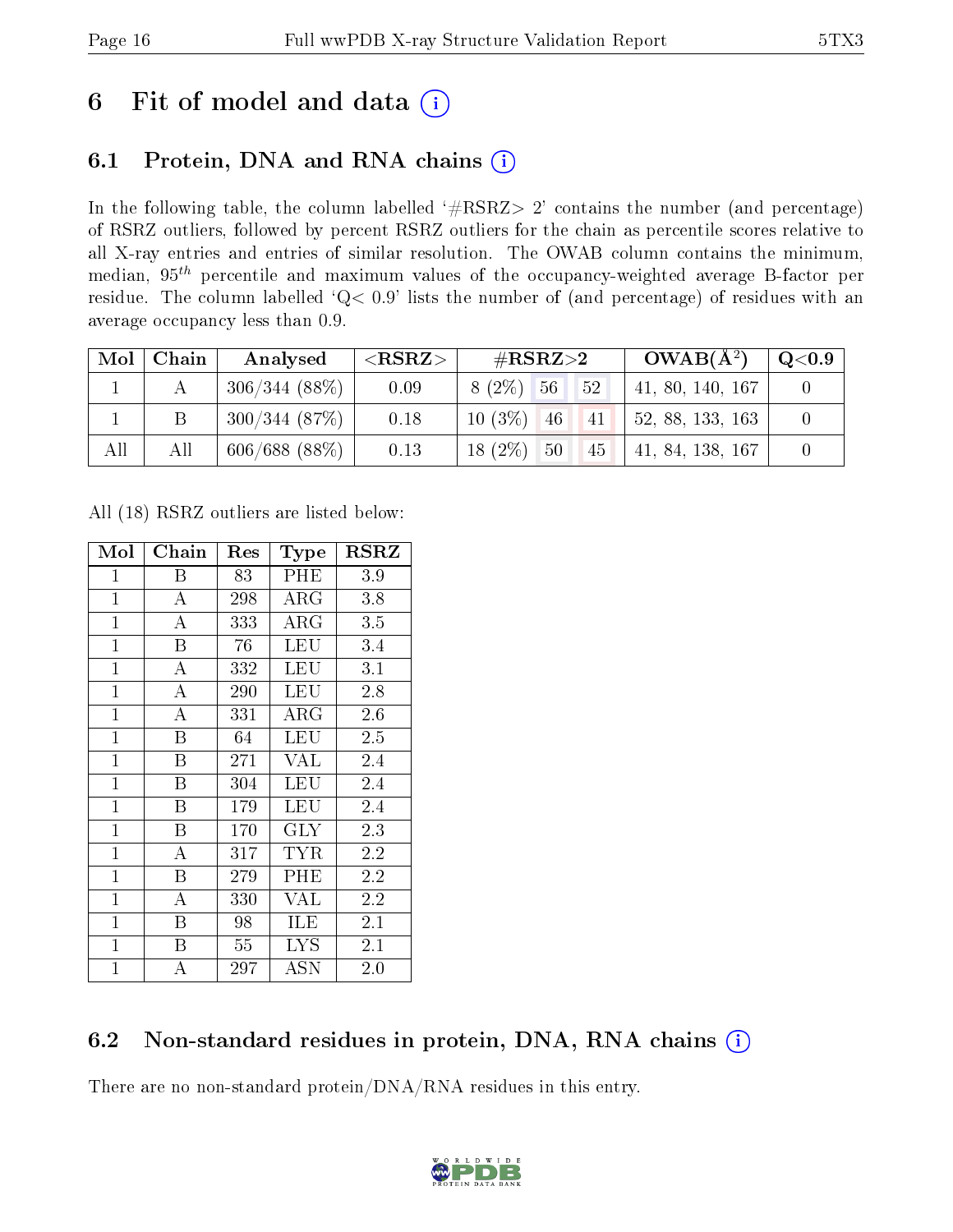### 6.3 Carbohydrates  $(i)$

There are no carbohydrates in this entry.

### 6.4 Ligands  $(i)$

In the following table, the Atoms column lists the number of modelled atoms in the group and the number defined in the chemical component dictionary. The B-factors column lists the minimum, median,  $95<sup>th</sup>$  percentile and maximum values of B factors of atoms in the group. The column labelled  $Q < 0.9$ ' lists the number of atoms with occupancy less than 0.9.

|     |      |                                                                |                    |      | Mol   Type   Chain   Res   Atoms   RSCC   RSR   B-factors $(\AA^2)$   Q<0.9 |  |
|-----|------|----------------------------------------------------------------|--------------------|------|-----------------------------------------------------------------------------|--|
| 7MY | 1000 | $\begin{array}{ c c c c c } \hline 35/35 & \hline \end{array}$ | $\vert 0.96 \vert$ | 0.20 | 36, 51, 75, 79                                                              |  |
| 7MY | 1001 | $+35/35$                                                       | 0.97               | 0.22 | 37,54,121,124                                                               |  |

The following is a graphical depiction of the model fit to experimental electron density of all instances of the Ligand of Interest. In addition, ligands with molecular weight  $> 250$  and outliers as shown on the geometry validation Tables will also be included. Each fit is shown from different orientation to approximate a three-dimensional view.